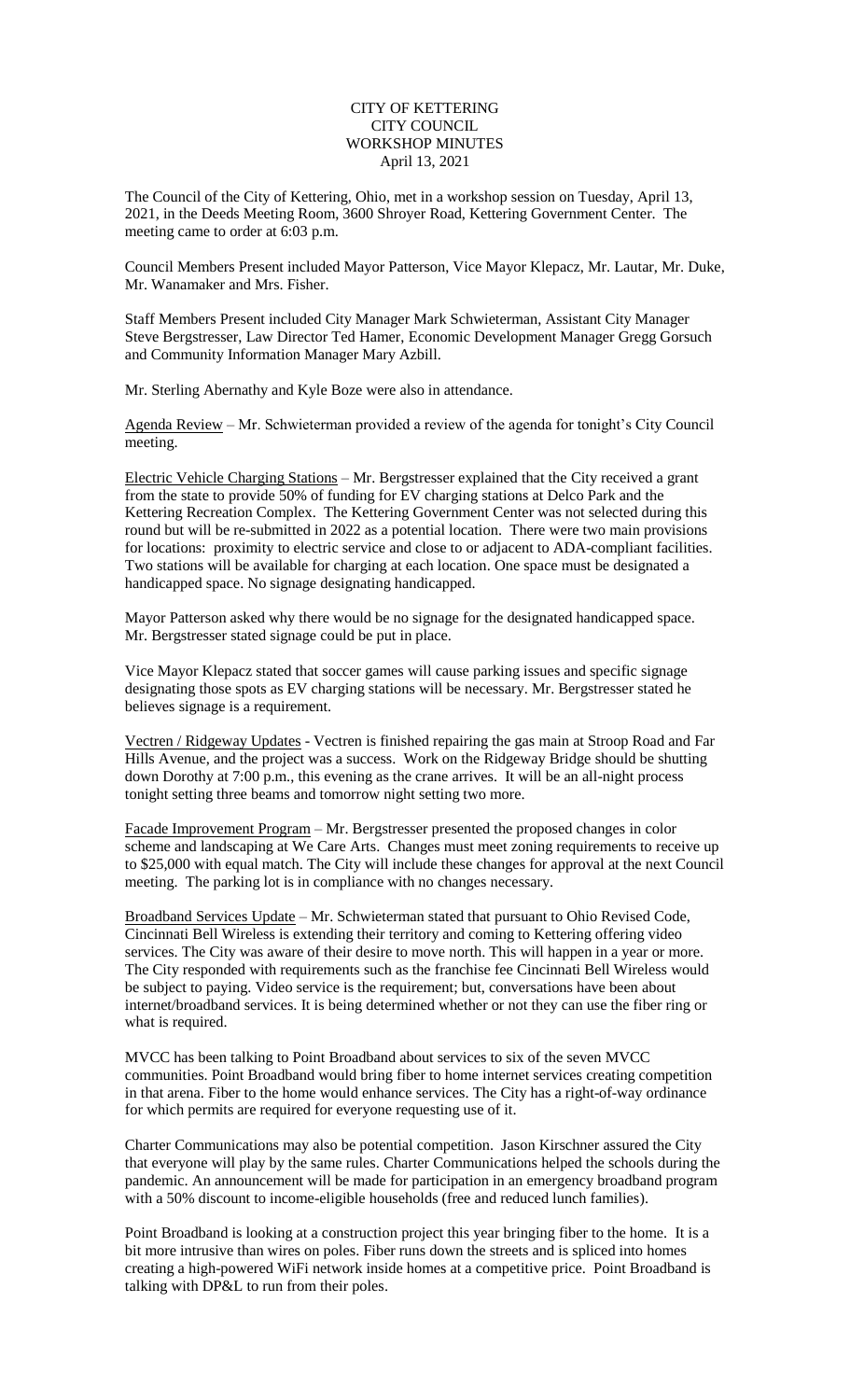Fiber Phase II – Mr. Schwieterman stated that fiber is being installed on County Line Road. Work is also being done on Stroop, Shroyer and Dixie. This is an over build of the City's existing fiber to create the same level capacity as Phase I. It will be funded in partnership with MVCC.

COVID Update – Mr. Schwieterman stated that there is currently one positive case reported among City employees, five people are sick and two are in quarantine. The Task Force will discuss how the City will handle operations this summer.

Kettering Police and Fire Departments have been assisting with the vaccination process at the Dayton Convention Center. There is a possibility of funding to reimburse communities for their efforts in helping. There are going to be new locations for vaccinations as the Convention Center is no longer available. Synchrony will no longer be considered a vaccination site due to indemnification. Cities are not allowed to indemnify, and the building management will not allow a site without indemnification.

Showers and drinking fountains were closed throughout City parks and facilities early in the pandemic. The most recent Order gave guidelines and rescinded a number of documents lifting the restrictions. The City will begin re-opening drinking fountains and then showers. A testing service will ensure that the water is safe prior to allowing customer usage.

Orders have not been rescinded for senior centers. Washington Township opened their senior center following the guidelines. The City will continue monitoring. Seniors are able to go to the recreation complex. Employees were required to be tested every two weeks, and the City doesn't test employees. Playing cards requires masks. Lunch programs are still not allowed. The City offers services at the Kettering Recreation Complex for seniors without the requirement of COVID testing for employees including bingo, fitness center and pool usage.

Mayor Patterson asked if playing cards could be allowed at the recreation complex. Mr. Schwieterman stated it would be possible if social distancing guidelines were followed.

Vice Mayor Klepacz asked if membership holders for the Lathrem Center are being charged. Mr. Schwieterman stated refunds or future credits were being offered. He went on to say that when the testing requirements are no longer required, the facility would re-open.

Geese Management – Mr. Schwieterman stated that the City's methods to control the geese population were of concern to a citizen. An email to assure that methods are humane and necessary will be sent in response to the concern.

Vice Mayor Klepacz stated that the Charter allows changes to City Council member compensation once every two years in odd number years. If anything changes with Council compensation, it must be done by June. Changes would be made by two ordinance meetings in May would not go into effect until all members but Mrs. Fisher are no longer in office. The Personnel and Finance Committee will meet for discussion and present at next Workshop.

Mr. Hamer stated that if there is a pay increase, it would not be effective for any member of Council currently sitting. .

Mr. Duke stated that a press release from the National League of Cities would be published stating First Tier Suburbs would be awarded grant funding.

At 6:51 p.m., Mrs. Fisher made a motion to enter into executive session under Section 121.06 (k) of the Codified Ordinances for purposes of Personnel Matters; Labor Negotiations; Quasi-Judicial Deliberations; and Negotiations With Organizations or Individuals; the motion was seconded by Mr. Lautar. The motion passed by a unanimous roll call vote.

At 7:20 p.m., Council exited the executive session and went back on the public record.

The City Council Workshop Meeting was adjourned at 7:20 p.m.

ATTEST:

\_\_\_\_\_\_\_\_\_\_\_\_\_\_\_\_\_\_\_\_\_\_\_\_\_\_\_\_\_\_ DONALD E. PATTERSON MAYOR